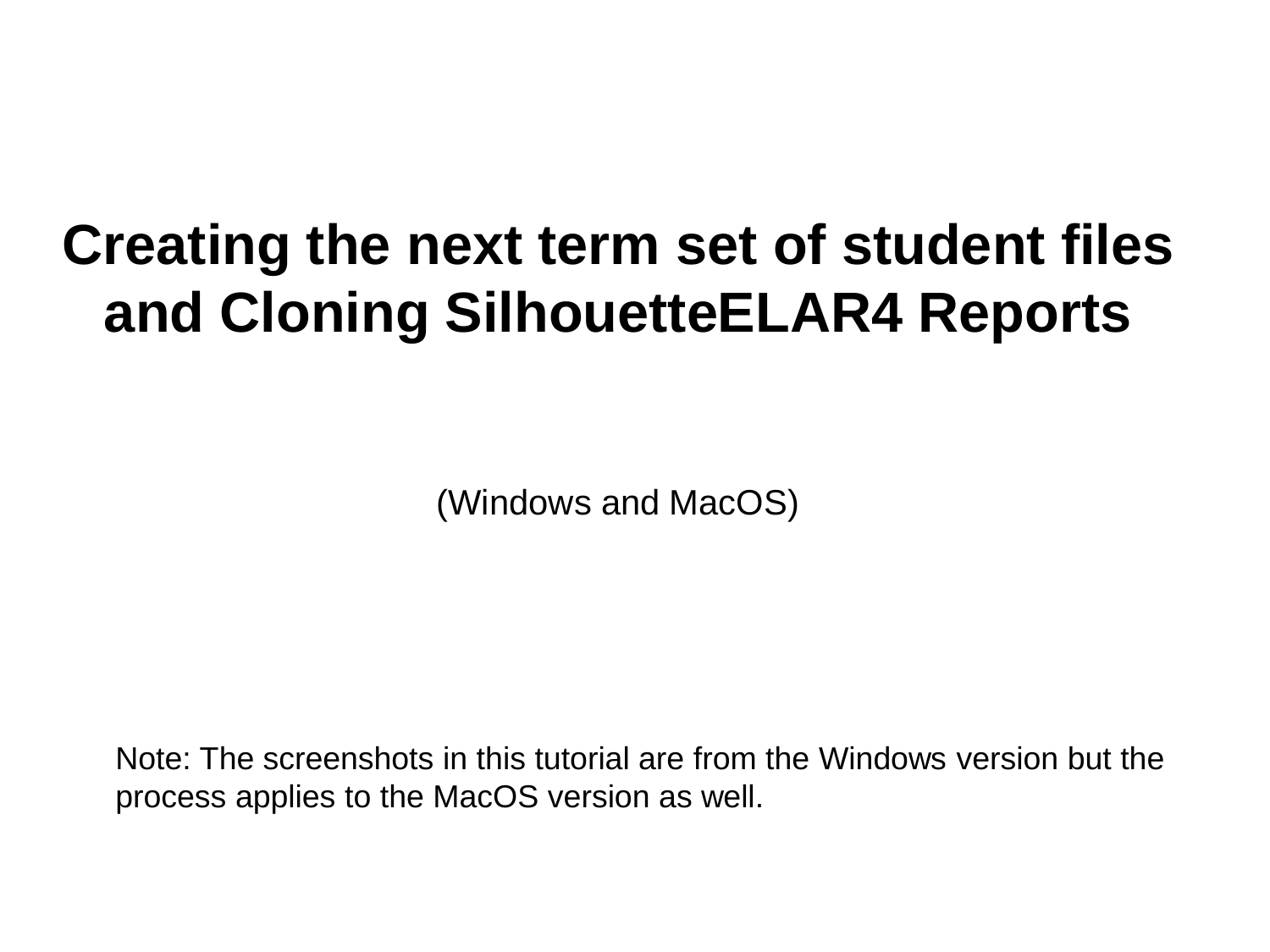To create a new term set of student files (Interim 2 or Year-End): Click on your folder and then click on the first **Interim** radio button. Notice that each student's name is followed by the date on which it was last edited.

| 4. SilhouetteELAR4 - Student Reports                                                | $\times$<br>П                                                                         |
|-------------------------------------------------------------------------------------|---------------------------------------------------------------------------------------|
| <b>Student Reports</b>                                                              | 3 student files: ELAR-1920-6 7 Group\Interim Report 1                                 |
| Location of ELAR class folders:<br>Browse<br>C:\ProgramData\SilhouetteELAR4\Classes | ort by: C Surnames<br>$\nabla$ and by Grades<br><b>C</b> First Names                  |
| Folder: ELAR-1920-6 7 Group                                                         | C Interim Report 1<br>C Interim Report 2<br>C Year-End Report                         |
| ELAR-1920-6 7 Group<br>ELAR-1920-K1 Group 1<br>ELAR-1920-K1 Group 2                 | 6-Onesample, Jian 25 Sep 2019<br>7-Threesample, Mia 25 Sep 2019<br>7-Twosample, Lucas |
| $\Box$ Show hidden folders                                                          |                                                                                       |
| Folder Utilities: ELAR-1920-6 7 Group\Interim Report 1                              |                                                                                       |
| <b>Email Class Folder</b>                                                           |                                                                                       |
| Folder Password<br>Delete Folder<br>Rename Folder                                   |                                                                                       |
| <b>New Folder</b><br><b>Folders Utilities</b>                                       | <b>Edit Report Data</b><br>Create New Student file                                    |
| H.<br>Import Folder<br>Get Emailed Class Folder                                     | <b>Batch Print Reports</b>                                                            |
| Exit<br><b>Export Folder</b>                                                        |                                                                                       |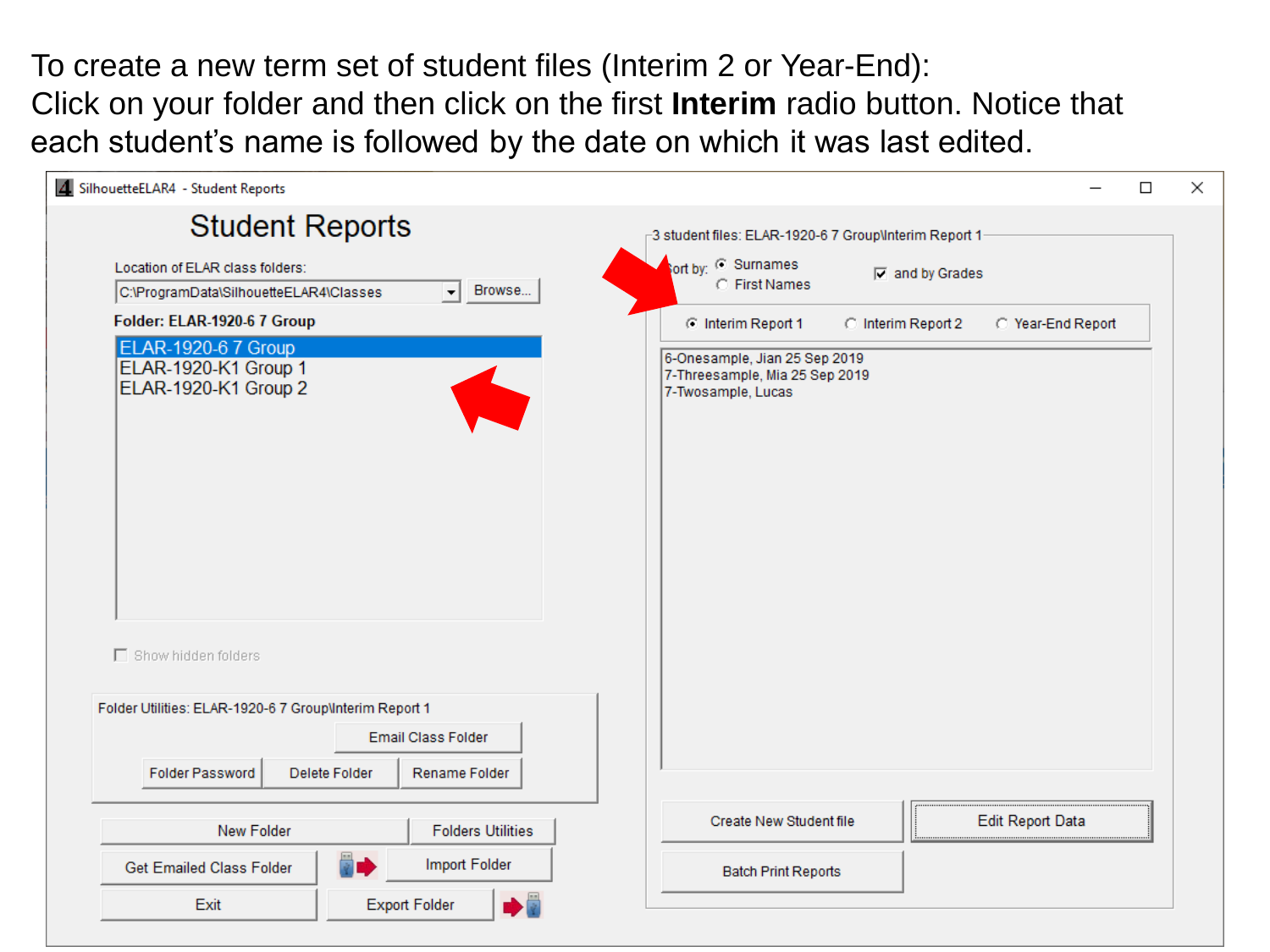- 1. Click on the next term radio button (this may be Interim Report 2 or Year-End)
- 2. Select the students for whom you wish to create new term files.
- 3. Click **Proceed**

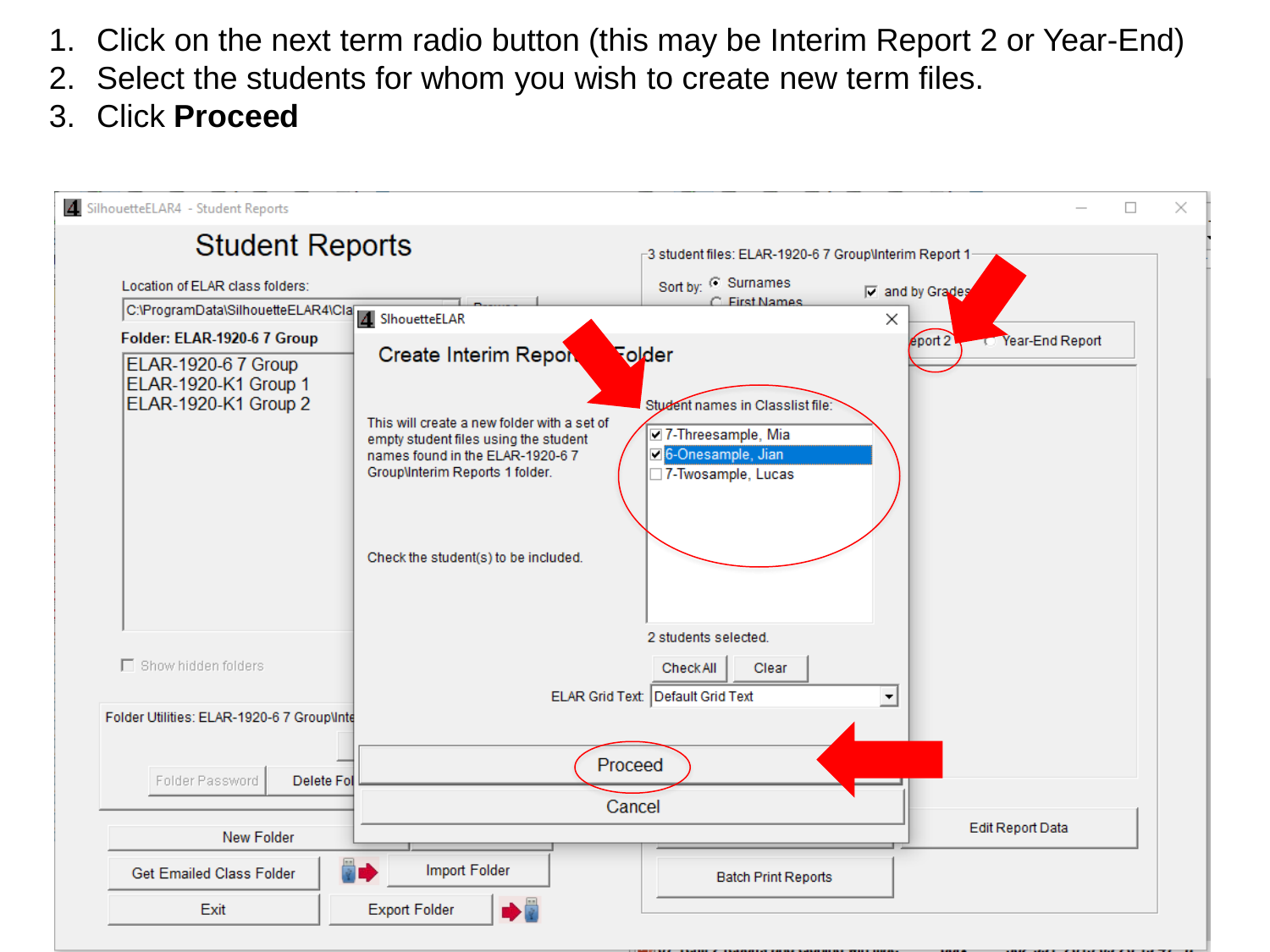## Confirm your details and click **Save, then Exit**

| SilhouetteELAR4                                                                                  |  |
|--------------------------------------------------------------------------------------------------|--|
| Enter and/or confirm the school and class<br>information that will be included on these reports. |  |
| School name: Sardis Elementary                                                                   |  |
| <b>ELL Support</b><br>D. Colpitts<br>Teacher's name:                                             |  |
| <b>ELL Support</b><br>Resource teacher<br>Teacher's title:                                       |  |
| School Year: 2019 - 2020                                                                         |  |
|                                                                                                  |  |
| Save, then Exit                                                                                  |  |
| Exit                                                                                             |  |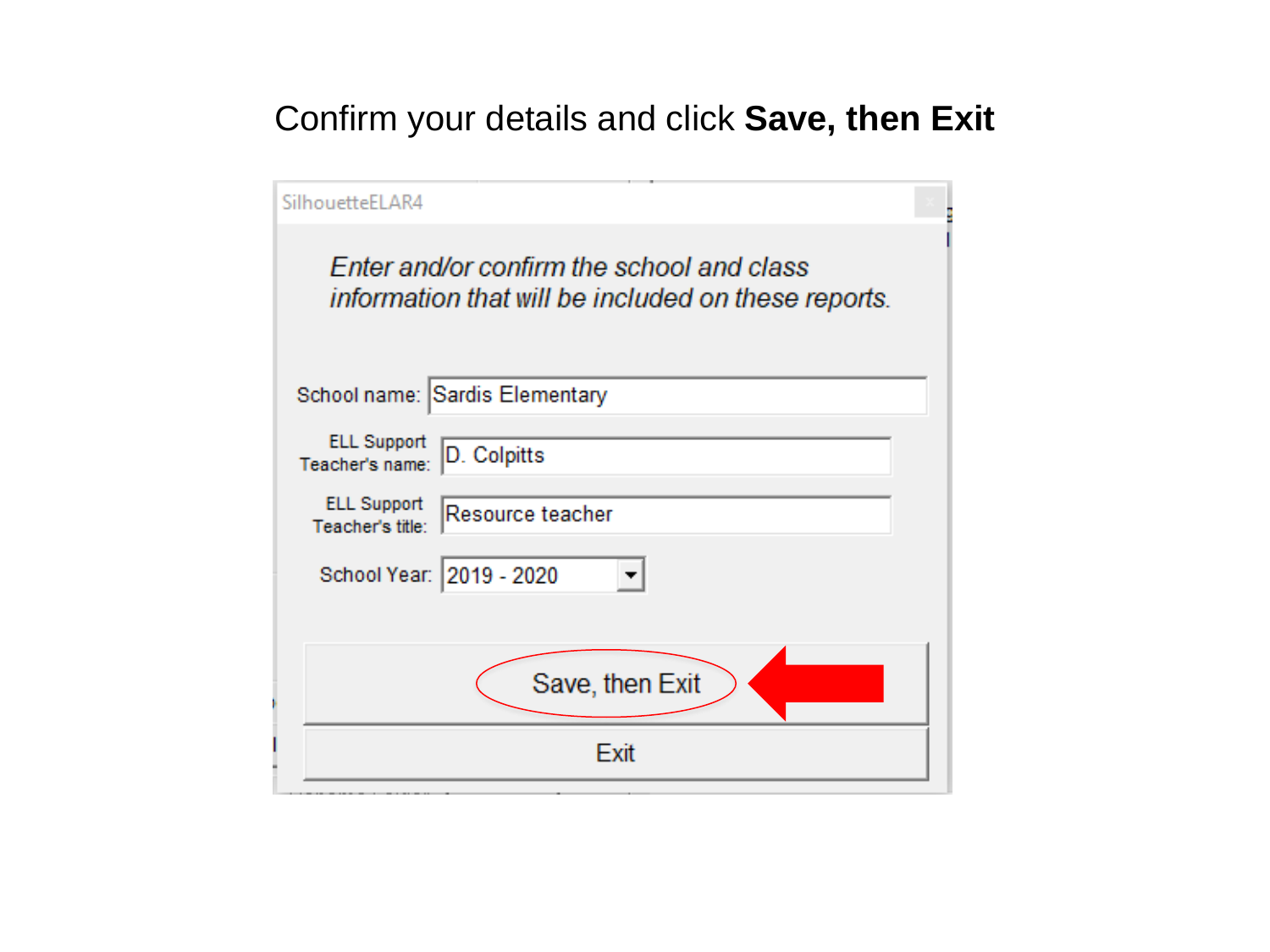## Click on a student in the Term 2 folder

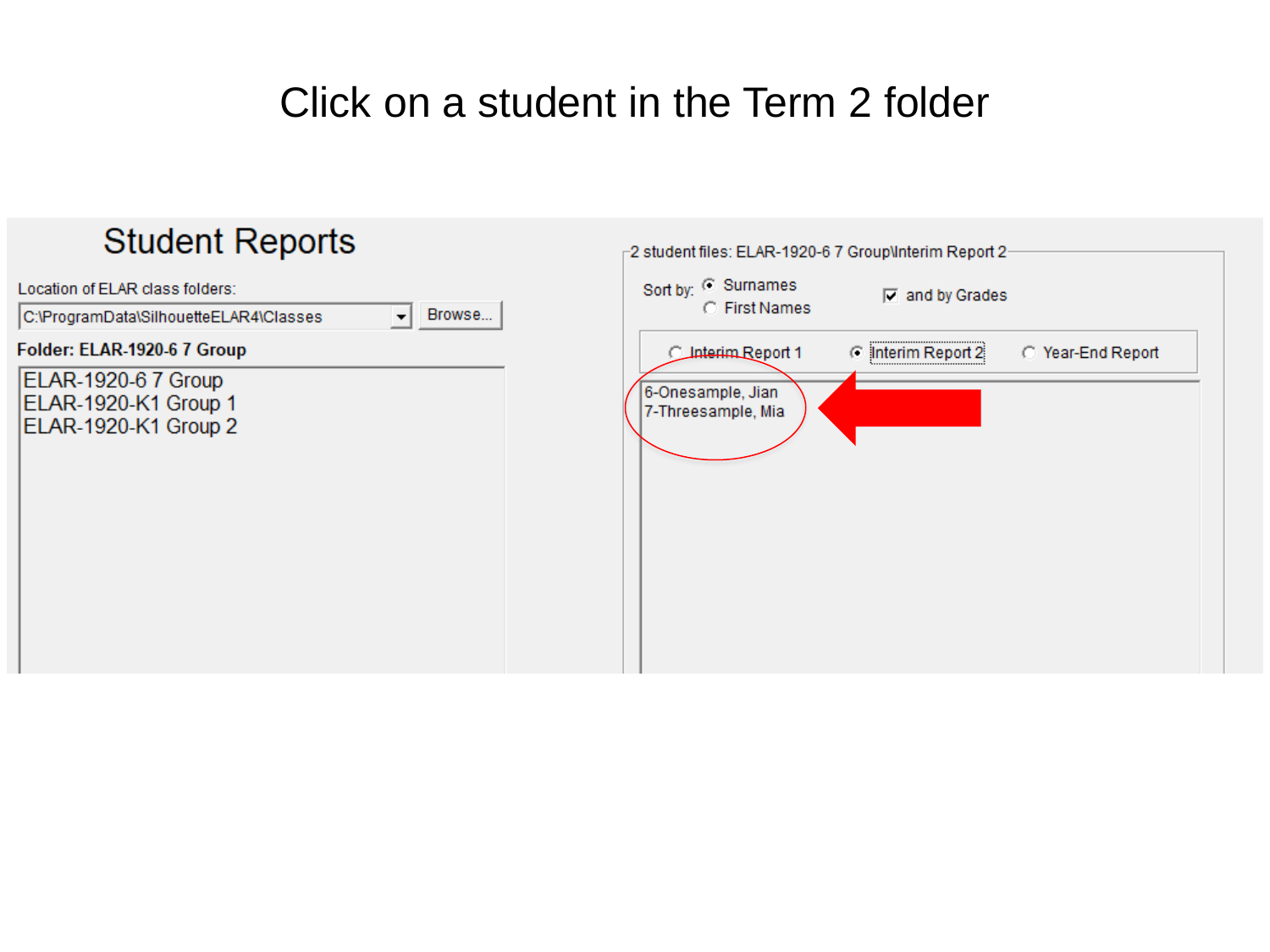As you begin to edit this Term 2 report, it would be helpful to start with the Term 1 report. To do so, you can **Clone** the student's Term 1 report, that is, make this Term 2 report and exact copy of the Term 1 report

| 4 SilhouetteELAR4 - Student Report - Interim Report 2: Jian Onesample<br>×<br>Student List Additional Comments Alternate Text Utilities Clear Checks Tools View or Print Report Save Report Save Report, then Exit Exit                                       |                |                                                                                                                |  |                                                                                                               |  |                                                                                                                     |  |                                                                                                          |   |  |
|---------------------------------------------------------------------------------------------------------------------------------------------------------------------------------------------------------------------------------------------------------------|----------------|----------------------------------------------------------------------------------------------------------------|--|---------------------------------------------------------------------------------------------------------------|--|---------------------------------------------------------------------------------------------------------------------|--|----------------------------------------------------------------------------------------------------------|---|--|
| $\leq$ 1<br>$>$ 1                                                                                                                                                                                                                                             | Jian Onesample |                                                                                                                |  |                                                                                                               |  |                                                                                                                     |  |                                                                                                          |   |  |
| Support: times per week-<br>C Continued ELL support is needed<br>Division: 2<br>$\vert \cdot \vert$<br>$\ln$ -Class: 0 $\blacktriangledown$<br>Consultation: 0 -<br>Classroom teacher:<br>ELL Centre: 0<br>$\mathbf{r}$<br>C No further ELL support is needed |                |                                                                                                                |  |                                                                                                               |  |                                                                                                                     |  |                                                                                                          |   |  |
| <b>Beginning</b>                                                                                                                                                                                                                                              |                | Developing                                                                                                     |  | <b>Expanding</b>                                                                                              |  | Consolidating                                                                                                       |  | <b>Bridging</b>                                                                                          |   |  |
| <b>Oral Language</b>                                                                                                                                                                                                                                          |                |                                                                                                                |  |                                                                                                               |  |                                                                                                                     |  |                                                                                                          |   |  |
| <b>Goal: to understand and</b><br>respond to simple statements<br>and questions in familiar<br>situations.                                                                                                                                                    |                | Goal: to participate in a<br>conversation on everyday<br>topics using simple structures.                       |  | Goal: to participate in a<br>conversation about familiar<br>topics and some academic<br>topics.               |  | Goal: to participate in<br>conversations with some<br>opinions and details on a range<br>of academic topics.        |  | Goal: to speak fluently and<br>accurately on a wide range of<br>academic topics.                         |   |  |
| understands short, simple<br>sentences on familiar topics                                                                                                                                                                                                     |                | understands and uses routine<br>classroom phrases                                                              |  | understands familiar phrases<br>and academic tasks                                                            |  | understands some complex<br>multi-step tasks and academic<br>language                                               |  | understands complex phrases<br>and grade level academic<br>content                                       |   |  |
| knows some common words<br>related to school, self, family,<br>and greetings                                                                                                                                                                                  |                | expresses a variety of words<br>about self, family, and interests                                              |  | describes/speaks about<br>academic content using some<br>words and phrases                                    |  | describes/speaks about<br>academic content using a range<br>of words and phrases                                    |  | expresses a wide range of<br>conversational and academic<br>words and phrases                            |   |  |
| expresses some basic<br>personal information/one-word<br>responses                                                                                                                                                                                            |                | understands and uses simple<br>and familiar patterned phrases                                                  |  | understands and uses correct<br>word order                                                                    |  | understands and uses some<br>negative phrases and<br>subject-verb-agreement                                         |  | uses different words with<br>similar meanings                                                            |   |  |
| understands and uses simple<br>memorized phrases                                                                                                                                                                                                              |                | understands and uses some<br>nouns, pronouns, verbs, and<br>connecting words                                   |  | connects ideas to make short<br>sentences                                                                     |  | connects ideas to make long<br>sentences                                                                            |  | connects ideas effectively and<br>efficiently using a variety of<br>sentence structures                  |   |  |
| begins to apply basic rules of<br>grammar with teacher<br>modelling and/or repetition                                                                                                                                                                         |                | applies basic rules of grammar<br>with teacher modelling and/or<br>repetition                                  |  | applies rules of grammar with<br>support                                                                      |  | applies rules of grammar with<br>increasing accuracy                                                                |  | applies rules of grammar<br>independently                                                                |   |  |
| expresses simple sounds in<br>the forms of songs and chants                                                                                                                                                                                                   |                | uses rhythm in familiar songs<br>and phrases                                                                   |  | uses rhythm and intonation<br>independently                                                                   |  | uses a variety of rhythm and<br>intonation                                                                          |  | uses natural and appropriate<br>rhythm and intonation                                                    |   |  |
| responds to simple yes/no<br>questions                                                                                                                                                                                                                        |                | responds to simple choice<br>questions                                                                         |  | responds to what, when, and<br>who, questions                                                                 |  | responds to how, why, and tell<br>me about questions                                                                |  | responds to hypothetical or<br>reasoning questions                                                       |   |  |
| responds to and uses familiar<br>social greetings and gestures                                                                                                                                                                                                |                | responds to common social<br>expressions, cues and slang                                                       |  | responds to common<br>instructions and commands                                                               |  | responds to multi-step<br>instructions and commands                                                                 |  | responds to long or complex<br>directions                                                                |   |  |
| may be silent and/or respond in<br>home language                                                                                                                                                                                                              |                | watches others and recognizes<br>key words to participate in class<br>activities                               |  | expresses simple opinions and<br>reasons to participate in<br>classroom conversations                         |  | asks for clarification and uses<br>cues in conversations and<br>some academic discussions                           |  | uses idioms, cultural language,<br>humour; engages in range of<br>discussions                            |   |  |
| <b>Reading</b>                                                                                                                                                                                                                                                |                |                                                                                                                |  |                                                                                                               |  |                                                                                                                     |  |                                                                                                          |   |  |
| Goal: to recognize some<br>letters, sounds, and words,<br>and start to make meaning of<br>texts.                                                                                                                                                              |                | Goal: to use strategies to read<br>and understand simple words<br>and to make some<br>connections to the text. |  | Goal: to use strategies to<br>decode new words, and to<br>make connections between<br>the text and the world. |  | Goal: to use a variety of<br>strategies to read unfamiliar<br>text and to understand<br>complex words and meanings. |  | Goal: to use vocabulary<br>knowledge and reading<br>strategies to understand<br>concepts and make strong | v |  |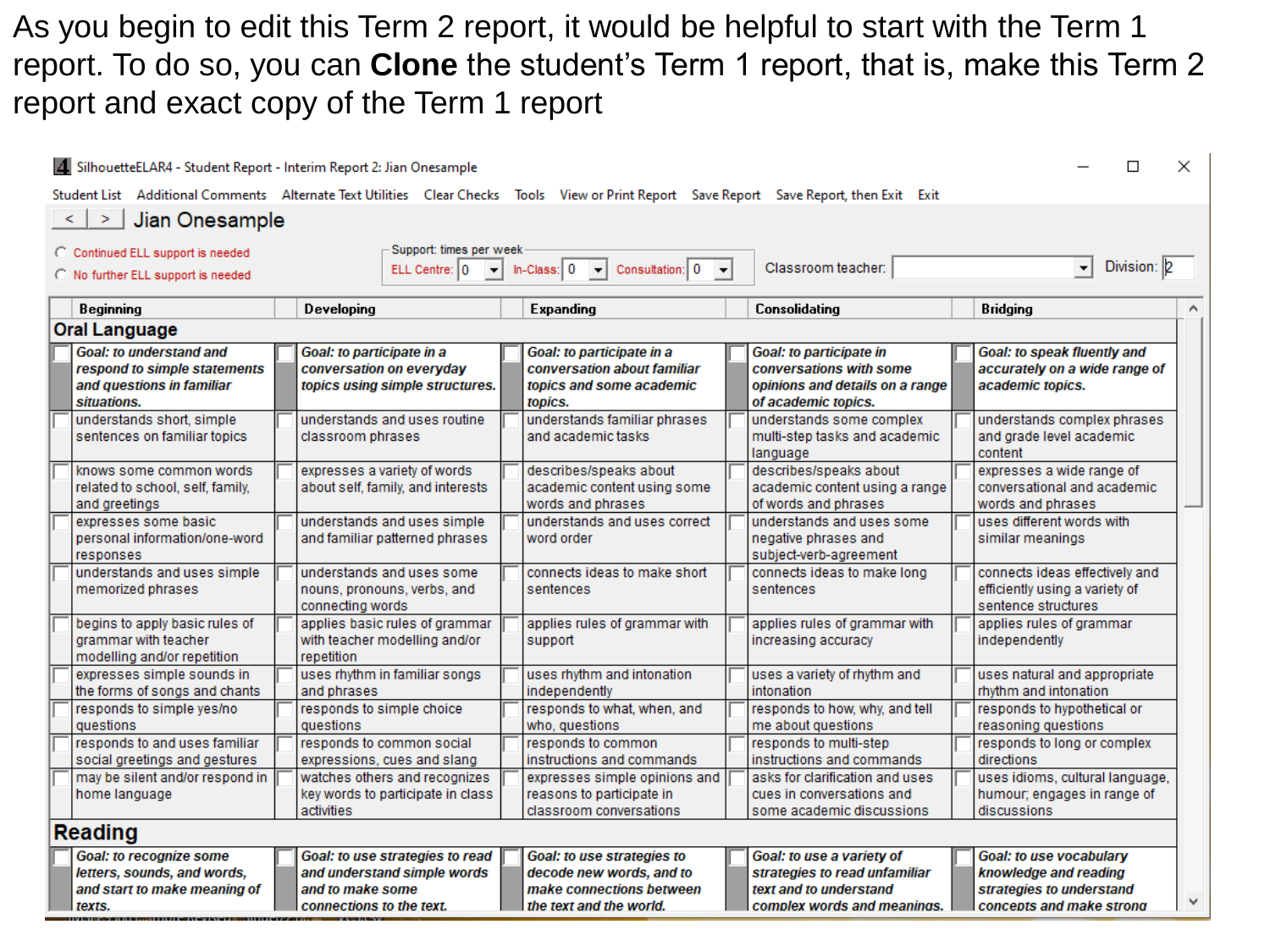## To Clone a report:

- 1. on the menu, click on **Tools** (Note: on the Mac, **Tools** is located on the menu at the top of the screen rather than at the top of the window.)
- 2. Select the report to be cloned and then click on **OK**

|                                                                                                                                                                                                                        | 4. SilhouetteELAR4 - Student Report - Interim Report 2: Jian Onesample |  |                                                             |  |                                                         |  |                                                                       |  |                                                                    |  |
|------------------------------------------------------------------------------------------------------------------------------------------------------------------------------------------------------------------------|------------------------------------------------------------------------|--|-------------------------------------------------------------|--|---------------------------------------------------------|--|-----------------------------------------------------------------------|--|--------------------------------------------------------------------|--|
|                                                                                                                                                                                                                        | Student List Additional Comments Alternate Text Utilities              |  |                                                             |  | Tools                                                   |  | View or Print Report Save Report Save Report, then Exit Exit          |  |                                                                    |  |
|                                                                                                                                                                                                                        | Jian Onesample<br>$\leq$ 1<br>∠ >⊵<br>Rename Student                   |  |                                                             |  |                                                         |  |                                                                       |  |                                                                    |  |
| Delete Student File<br>Support: times per we<br>C Continued ELL support is needed<br>Division: 2<br>ELL Centre: 0<br>Clone Interim Report 1<br>ther:<br>$\overline{\phantom{a}}$<br>C No further ELL support is needed |                                                                        |  |                                                             |  |                                                         |  |                                                                       |  |                                                                    |  |
|                                                                                                                                                                                                                        | <b>Beginning</b>                                                       |  | Developing                                                  |  | Clone Interim Report 2                                  |  | Consolidating                                                         |  | <b>Bridging</b>                                                    |  |
|                                                                                                                                                                                                                        | Lapanumy<br><b>Oral Language</b>                                       |  |                                                             |  |                                                         |  |                                                                       |  |                                                                    |  |
|                                                                                                                                                                                                                        | <b>Goal: to understand and</b>                                         |  | Goal: to participate in a                                   |  | Goal: to participate in a                               |  | Goal: to participate in                                               |  | Goal: to speak fluently and                                        |  |
|                                                                                                                                                                                                                        | respond to simple statements<br>and questions in familiar              |  | conversation on everyday<br>topics using simple structures. |  | conversation about familiar<br>topics and some academic |  | conversations with some<br>opinions and details on a range            |  | accurately on a wide range of<br>academic topics.                  |  |
|                                                                                                                                                                                                                        | situations.                                                            |  |                                                             |  | topics.                                                 |  | of academic topics.                                                   |  |                                                                    |  |
|                                                                                                                                                                                                                        | understands short, simple<br>sentences on familiar topics              |  | understands and uses routine<br>classroom phrases           |  | understands familiar phrases<br>and academic tasks      |  | understands some complex<br>multi-step tasks and academic<br>language |  | understands complex phrases<br>and grade level academic<br>content |  |
|                                                                                                                                                                                                                        | knows some common words                                                |  | expresses a variety of words                                |  | describes/speaks about                                  |  | describes/speaks about                                                |  | expresses a wide range of                                          |  |
|                                                                                                                                                                                                                        | related to school, self, family,<br>and greatings                      |  | about self, family, and interests                           |  | academic content using some<br>worde and phraeae        |  | academic content using a range<br>of worde and phrases                |  | conversational and academic<br>worde and phraeae                   |  |